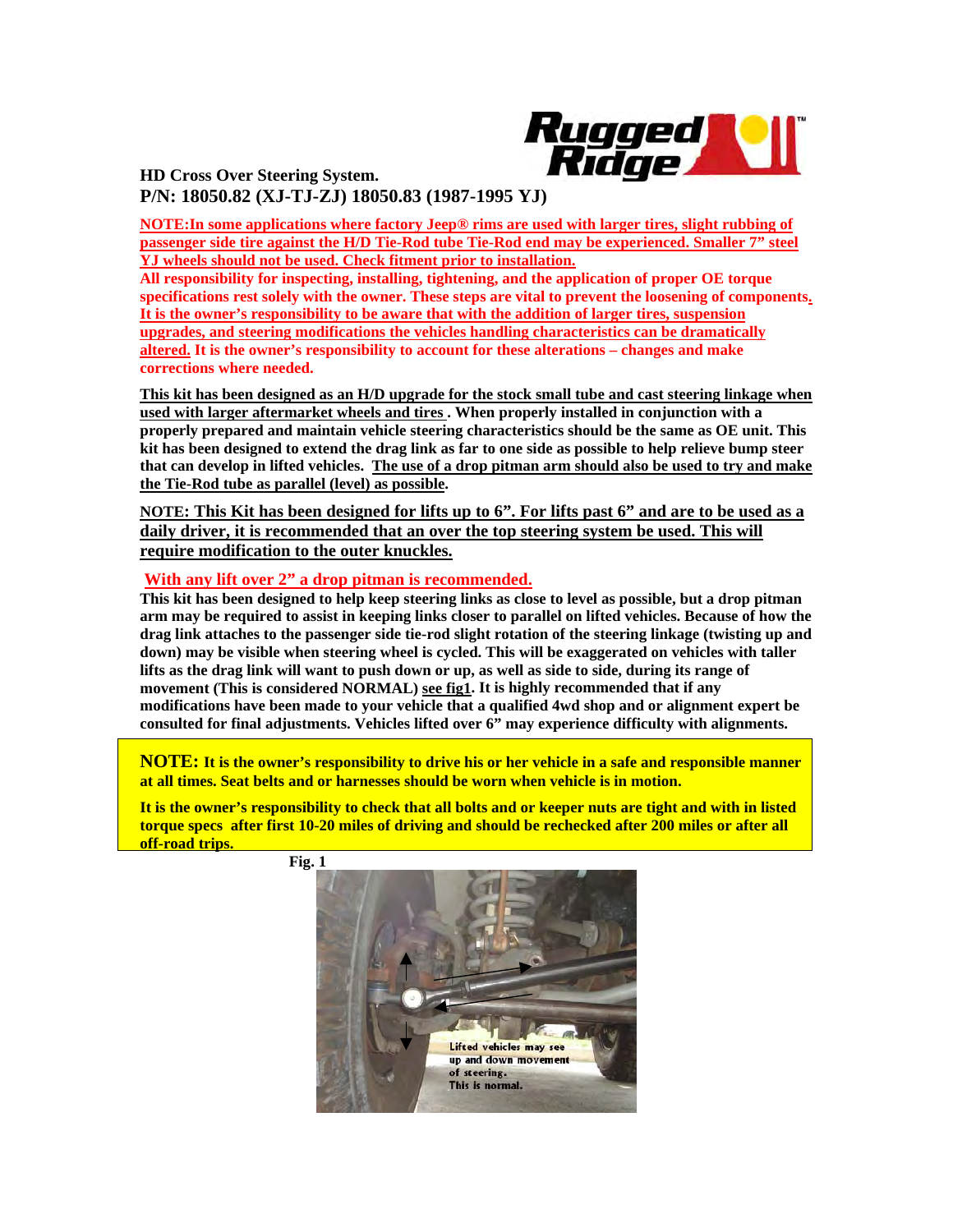## **Installation Instructions:**

- **(1) (ALL) Properly secure vehicle. Place in gear or park and set emergency brake. For further safety block tires.**
- **(2) (TJ-XJ-ZJ) Remove old steering linkage. DO NOT alter the position of the front wheels or steering wheel during the removal. Keeping these components in the original position will allow you to keep your front end alignment as close to original as possible. Prior to installation run a tape measurer from passenger side knuckle (inner) to Driver's side knuckle (inner) and note length. If knuckles are moved by accident you will be able to return to the correct position by using this measurement. After any steering modification an alignment by a professional shop is recommended.**

 **(YJ 87-95) Remove old steering linkage. It may be necessary to move one wheel – knuckle outbound to remove original steering linkage. Prior to doing this run a tape measurer from passenger side knuckle (inner) to Driver's side knuckle (inner) and note length. You will need this measurement to return your steering to its** 

 **original position. After any steering modification an alignment by a professional shop is recommended.** 

**(3) (TJ-XJ-ZJ) Attach H/D Cross-Over steering as shown below (Fig.2A). The dual attachment point tie-rod end (18043.27) should be mounted to the passenger side knuckle. With tubes and tie-rod ends installed turn all keeper nuts full out (Fig.3). By turning the H/D center tubes clock wise or counter clockwise adjustments to the lengths can be made. Adjust until all mounting holes are aligned. Attach castle nuts and torque to 60ft-lbs for all locations. During adjustments it is important to keep the front wheels and pitman arm in the original position.** 

**(YJ 87-95) Insert the new H/D Cross-Over steering. Start at the knuckle that has been moved outbound and slide over leaf springs (Fig.2B). The dual attachment point tie-rod end (18043.28) should be mounted to the passenger side knuckle. Using the measurement taken in step 2 return the wheel & knuckle back to the correct position. With tubes and tie-rod ends installed into knuckles and pitman arm turn all keeper nuts full out (Fig.3). Adjustments to lengths are made by turning the H/D center tubes clock wise or counter clockwise. Adjust until all mounting holes are aligned. Attach castle nuts and torque to 60ft-lbs for all locations. During adjustments it is important to keep the front wheels and pitman arm in the original position.** 



**Page 2**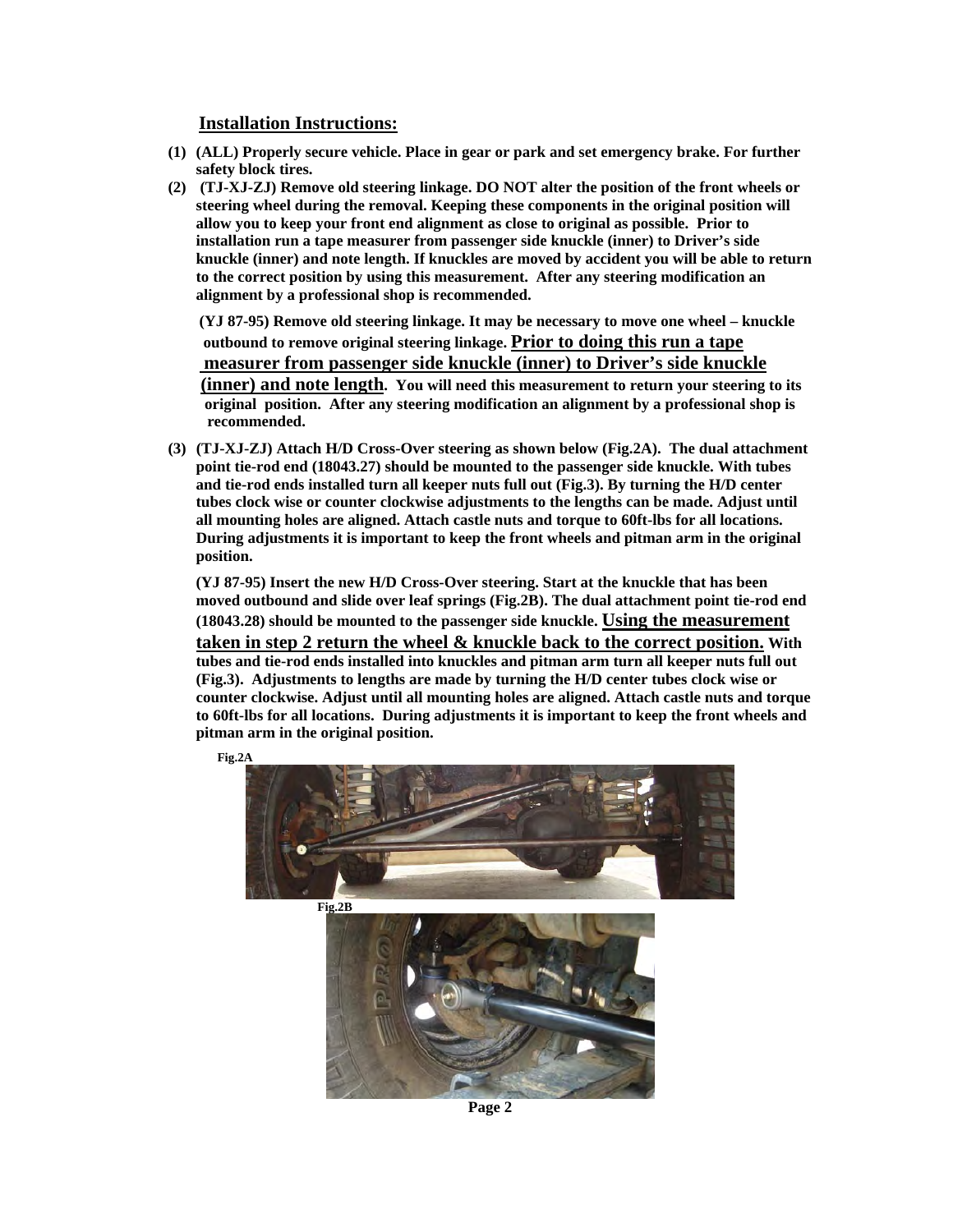## **H/D Cross –Over steering conversion.**



- **(4) (ALL) Double check all castle nuts for proper torque setting and insert cotter pins and grease fittings. Add additional grease if needed. After grease has been inserted remove nipples and insert supplied plugs. These plugs are to reduce damage when used off-road. Attach H/D steering stabilizer bracket and position so that no interference with any other steering component or engine oil pan occurs during full suspension cycle. The brackets damper attachment bar is bent to allow for any number of positions. The bracket may be turned 360degs as the mounting holes are squared to the size of the u-bolts. If your choose to reusing the old damper it's tapered bolt will need to be cut off and the new bolt used that is supplied with the kit. Also the bracket will need to be mounted so that when the Jeep is sitting with wheels straight there is enough movement in the dampener to allow for full left and full right turns with no binding or bottoming out. By not moving the damper's piston during removal you will be able to determine where the bracket should be located on the drag-link. Tighten stabilizer nut to 45ft-lbs. The above images are for reference use only (Fig.4 and 5). The images supplied show one stock height YJ and a 6" lifted TJ. You will need to determine the proper orientation for your vehicle set-up**
- **(5) (ALL) With steering wheel and steering knuckles aligned tighten the first keeper nut on all tie-rod ends. NOTE: DO NOT TIGHTEN BOTH NUTS TOGETHER! The first keeper nut must be tightened before starting the second nut. The assistance of a second person may be needed to insure that both of the first nuts are properly tightened on each tube (Fig.6). With the first nuts secured proceed with tightening the second set of keeper nuts. Again the assistance of a second person may be needed to insure that the second keeper nuts are properly tightened (Fig.7). Remember that the nuts must be tightened independently of each other for them to perform properly. If listed steps are not performed the keeper nuts could back out allowing the tubes to rotate and upsetting your alignment. It is recommended that a quality thread lock be used (soft set). After all nuts have been tightened double check to make sure no keeper nuts have loosened during the tightening procedure. Check all nuts at least 3 times.**



 **Page 3**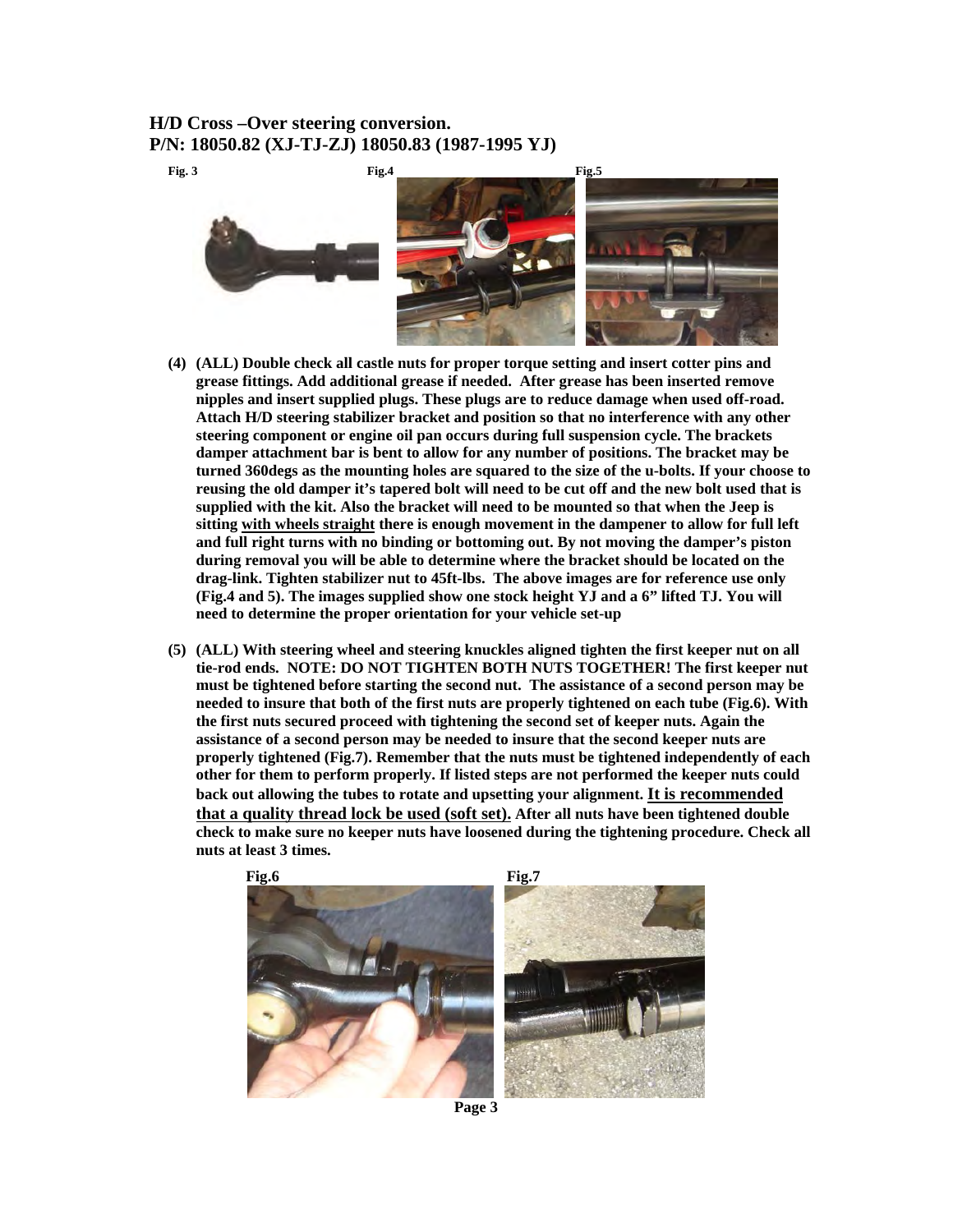**H/D Cross –Over steering conversion. P/N: 18050.82 (XJ-TJ-ZJ) 18050.83 (1987-1995 YJ)** 

**WARNING: All KEEPER NUTS SHOULD BE INSPECTED PRIOR TO DRIVING TO INSURE THAT NONE HAVE LOOSENED DURING INSTALLATION. Failure to tighten keeper nuts correctly can result in the tie-rod ends slowly backing out and upsetting your alignment. If not properly maintained and inspected damage may result. It is the owner's responsibility to check that all bolts and or keeper nuts are tight and with in listed torque specs after first 10-20 miles of driving and should be rechecked after 200 miles or after all off-road trips.**

**(6) (ALL) After complete safety inspection proceed with road test avoiding traffic. Inspect bolts and tighten if needed. Have a certified 4WD shop or a qualified alignment shop perform the final alignment and double check all work performed for proper safety.** 

**DISCLAIMER: Rugged Ridge – OMIX-ADA has supplied this part with the understanding that the purchaser is solely responsible for there vehicle and any modification made beyond original factory standards. Rugged Ridge – OMIX-ADA is not responsible for any injuries to the owner or damages to vehicle for improperly installed components, unsafe driving and or misuse of supplied components.** 

**Page 4**